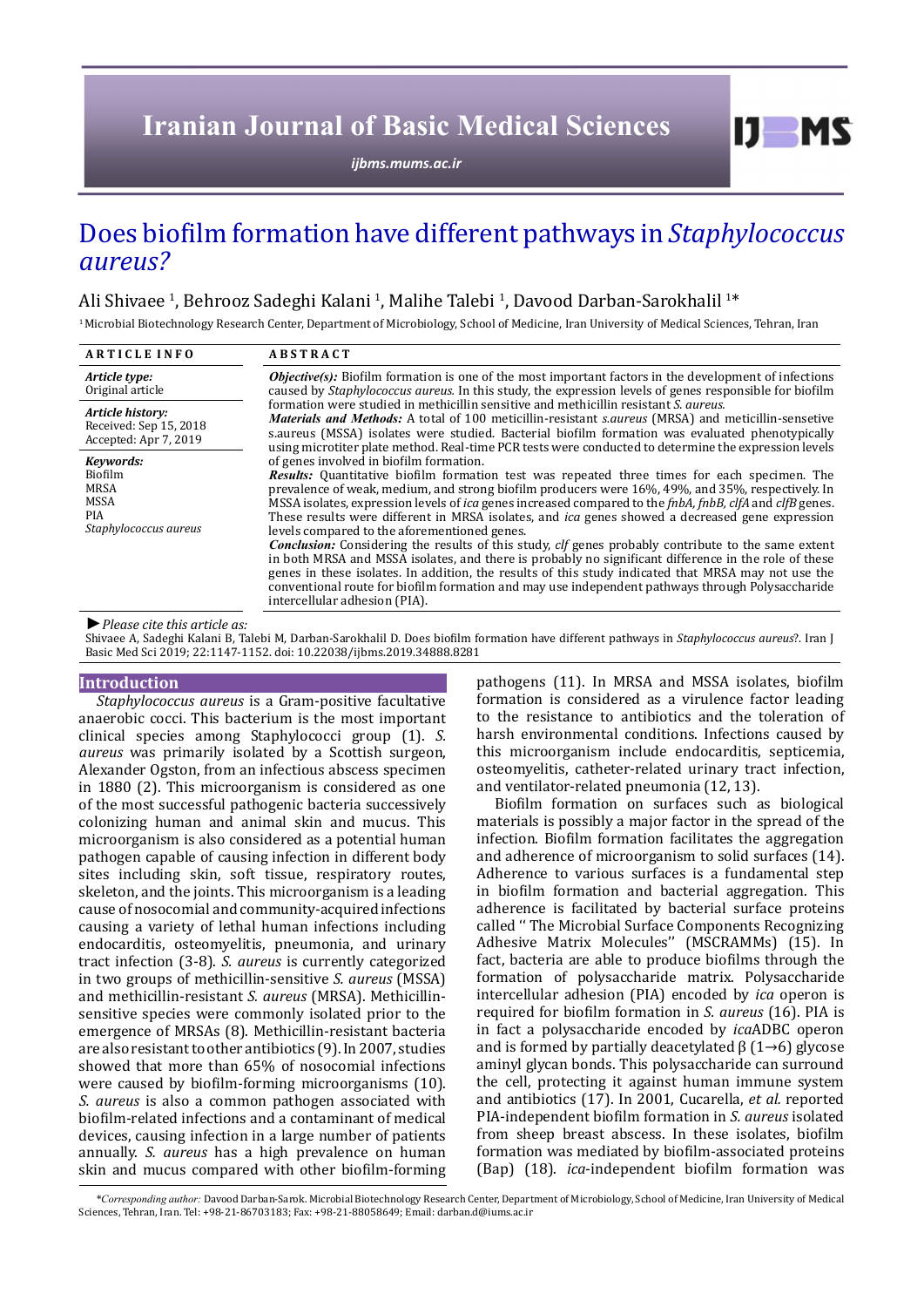confirmed in human *S. aureus* isolates (UAMS-1) *in vivo* and *in vitro* (19). Studies suggest that acquiring resistance to methicillin can lead to the suppression of PIA and surface protein-dependent biofilm formation (20).

This study aimed to investigate the expression levels of genes associated with biofilm formation in MRSA and MSSA isolated from clinical specimens in different cities of Iran. Understanding the expression levels of these genes help us to understand genetic mechanisms used by MRSA and MSSA isolates and to compare genetic pathways used by these two isolates.

## **Materials and Methods** *Isolation of S. aureus*

In this study, a total of 100 MRSA and MSSA isolates (isolated from burn wounds) were investigated. Bacteria were previously identified in the Microbiology Lab of Iran University of Medical Sciences by biochemical and molecular tests.

## *In vitro biofilm formation assay*

The ability of biofilm formation was investigated in MRSA and MSSA isolates according to the previous studies (21). Briefly, 250 μl of both MRSA and MSSA isolates diluted 1:1000 in tryptic soy broth (TSB), supplemented with 1% glucose were inoculated in 96 well polystyrene microtitre plates and were incubated for 94 hr at 37 º C. After biofilm formation, non-adherent bacterial cells were removed and washed twice with 200 μl of sterile phosphate buffer saline (PBS; pH 7.0). Cell were then stained with 300 μl of crystal violet (2%) after being dried in an inverted position at room temperature under laminar air flow. Then, the stained cells were washed 3 times with distilled water in order to remove the extra stain and 300 μl of ethanol: acetic acid (95:5  $v/v$ ) solution was added to each well. Then, 100 μl of this solution was transferred to another 96- well plate and absorbance was measured at 570 nm using Elisa reader (Merck, USA). Culture medium was used as a control. Isolates were classified in three categories: strong (OD<sub>570</sub>≥0.5), medium (OD<sub>570</sub>≥0.2 to <0.5) and weak  $(OD_{570} 0 \text{ to } 0.2)$  biofilm producers (22). Each test was done in triplicates.

## *RNA isolation*

In order to induce biofilm formation, isolates from two groups of MRSA and MSSA were inoculated in TSB culture medium containing glucose 1% in 96-well microplate. The plates were then incubated at 37 <sup>º</sup> C for 18 hr.

In brief, cells were washed in 6-well polystyrene plates with  $dH_2$ O three times. Bacterial cells with  $\frac{1}{2}$ adherence to each well were disrupted and scraped from the plate surface by sterile micropipette tips and re-suspended in cold sterile distilled water. After centrifugation, pellets were washed with deionized water to remove the planktonic cells. Cells were centrifuged again and the supernatant was discarded. The cells were initially resuspended in tris-EDTA buffer (pH 7.5) containing 15 mg/ml lysozyme (Sigma-Aldrich), and 0.1 mg/ml lysostaphin (Sigma Aldrich). Then, the pellet was subsequently processed using the

#### **Table 1.** Primers used in this study for qPCR

| N <sub>0</sub> | Gene        | Sequence                  | Annealing<br>temperature | Reference |  |
|----------------|-------------|---------------------------|--------------------------|-----------|--|
| 1              | icaA        | F: GAGGTAAAGCCAACGCACTC   | 59                       | (23)      |  |
|                |             | R: CCTGTAACCGCACCAAGTTT   |                          |           |  |
| 2              | icab        | F: ACCCAACGCTAAAATCATCG   | 56                       | (23)      |  |
|                |             | R: GCGAAAATGCCCATAGTTTC   |                          |           |  |
| 3              | fnbA        | F: TGAAGGTGGTTATGTTGATG   | 55                       | (24)      |  |
|                |             | R: CAGTGTATCCTCCAACATGA   |                          |           |  |
| 4              | $f$ n $b$ B | F: GTAGAGGAAAGTGGGAGTTCAG | 60                       | (24)      |  |
|                |             | R: TGTGTTGATTGTGATGGTTGC  |                          |           |  |
| 5              | clfA        | F: TACAAGTGCGCCTAGAATGA   | 55                       | (24)      |  |
|                |             | R: TTTGACATAACCTGCTTGGT   |                          |           |  |
| 6              | clfB        | F: GTGTAGATACAGCTTCAGGTCA | 59                       | (24)      |  |
|                |             | R: CACTTACTTTACCGCTACTTTC |                          |           |  |
| 7              | gyrB        | F: AGGTCTTGGAGAAATGAATG   | 53                       | (24)      |  |
|                |             | R: CAAATGTTTGGTCCGCTT     |                          |           |  |

High pure RNA isolation kit (Roche, Germany) according to the manufacturer's protocol.

The quality and quantity of RNA was determined by agarose gel electrophoresis and by measuring the absorbance at 260 and 280 nm using a Nanodrop spectrophotometer ND-1000 (Thermo Fisher Scientific, Wilmington, DE, USA). The Purified RNA was immediately converted to cDNA to avoid RNA degradation using first script RT reagent kit (Takara, Japan (according to the manufacturer's instructions.

## *Primers design for qPCR*

The primers were used in this study are shown in Table1. Annealing temperatures were optimized for each primer pair by melting curve analysis and by post-PCR agarose gel electrophoresis. The identities of all PCR products were confirmed and the amplification efficiency for each primer set was determined by a RTqPCR assay in order to evaluate the linearity of target amplification.

## *Quantitative real-time PCR*

In order to understand the difference on genetic pathways of biofilm formation, 2-step real-time PCR was performed on 6 genes involved in biofilm formation. *gyr*B gene was used as an internal control. The reaction was carried out in a Qiagen  $r$  (roto gene 6000) using the SYBR Green Master Mix (Takara, japan) according to the manufacturer's protocol. In brief, for each reaction, 2 µl of sample, 0.8 µl of each primer (Forward and Reverse) with the concentration of 10 picomol, 10 µl of SYBR Premix, and 6 µl of distilled water were used. The reaction started with an initial denaturation at 95 <sup>º</sup> C for 5 min and 40 amplification cycles of 95 <sup>º</sup> C for 20 sec, TM annealing for 25 sec and 72 º C for 20 sec (Table 2).

## *Data analysis*

For each sample, curves were drawn for both the target and endogenous references. Data were then subjected to analysis using the Relative Expression Software Tool (REST) program (Qiagen) and Rotor gene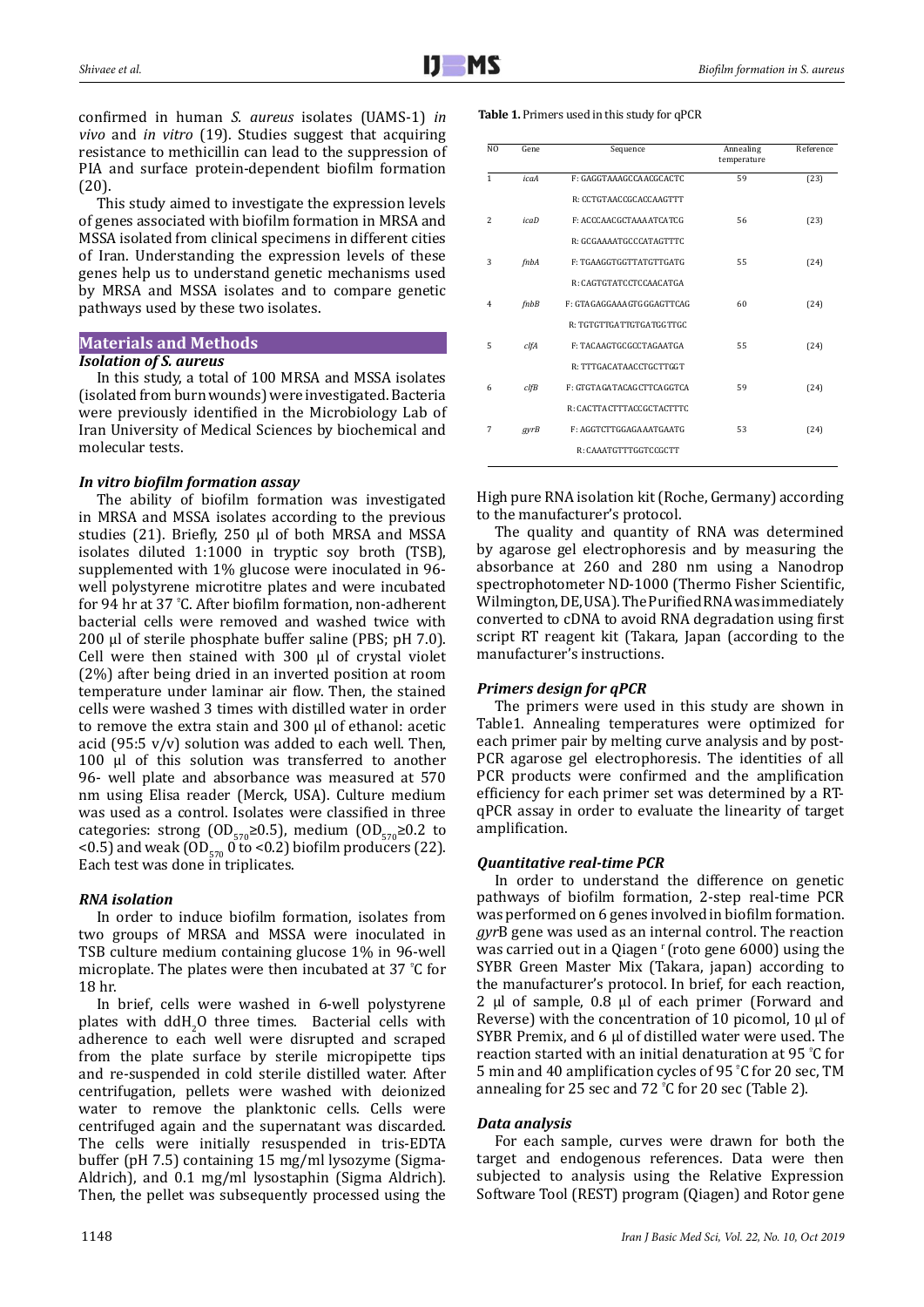#### **Table 2.** Conditions required for real-time PCR reaction



Step 3 @ 72 ° C, hold 20 sec, acquiring to Cycling A([Green][1][1])

Melt (72-99 ° C) , hold secs on the 1st step, hold 5 secs on next steps, Melt A([Green][1][1])



**Figure 1.** Results of changes in expression level of the studied genes after biofilm induction compared to the control sample in MRSA and MSSA isolates MRSA: meticillin-resistant *s.aureus*; MSSA: meticillin-sensetive *s.aureus*

#### 6000 application.

#### *Statistical analysis*

Since data on *icaA*, *clfA*, and *clfB* genes were normalized, Independent Samples T-test was performed to compare them among MRSA and MSSA groups. Also, since data on *icaD*, *fnbA*, and *fnbB* genes were not normalized, Mann-Whitney test was performed to compare these genes among MRSA and MSSA groups.

### **Results**

## *Biofilm formation assay*

Quantitative test for biofilm formation was repeated three times for each sample and finally, optical absorbance was read by ELISA reader at 570 nm. Weak, intermediate, and strong biofilm formation were observed in 16 (16%), 49 (49%), and 35 (35%) of the isolates (Table 3), respectively.

#### *Real-time PCR*

Values of CT for *icaA* , *icaD* , *fnbA*, *fnbB*, *clfA*, and

**Table 3.** Results of adhesion formation by microtiter plate method



**Figure 2.** Statistical analysis of *ica* and *fnb* genes among MRSA and MSSA isolates

MRSA: meticillin-resistant *s.aureus*; MSSA: meticillin-sensetive *s.aureus*

*clfB* genes were compared with calibrated sample and calculated by Rotor gene. Among 100 studied isolates, 50 MRSA isolates and 50 MSSA isolates, higher expression levels of *ica* were observed in MSSA isolates compared to *fnbB*, *clfA* and *clfB*. These results were different in MRSA isolates and *ica* genes showed lower expression levels compared to other genes. Then, fold change of the studied genes in MRSA and MSSA isolates was calculated. In MSSA isolates, fold changes for *icaA* , *icaD* , *fnbA* , *fnbB* , *clfA* , *clfB* genes were 6.4, 6.6, 1.4, 1.7, 0.9, and 1, respectively (Figure 1). Interpretation of the results of fold change showed a slight difference in expression level of *clf* in MRSA and MSSA isolates.

#### *Statistical analysis*

Results showed the significant difference between the expression levels of *icaA*, *icaD, fnbA*, and *fnbB* in the two studied groups (p-value< 0.05). However, no significant

| Test                                |             |             | Isolates %  |              |            |  |
|-------------------------------------|-------------|-------------|-------------|--------------|------------|--|
| Biofilm formation                   |             | None $(\%)$ | Weak $(\%)$ | Moderate (%) | Highly (%) |  |
| Standard microtiter<br>plate method | MRSA        | 0(0)        | 9(9)        | 26(26)       | 19 (19)    |  |
|                                     | <b>MSSA</b> | 0(0)        | 7(7)        | 23(23)       | 16 (16)    |  |
|                                     | Total       | 0(0)        | (15)        | (49)         | (35)       |  |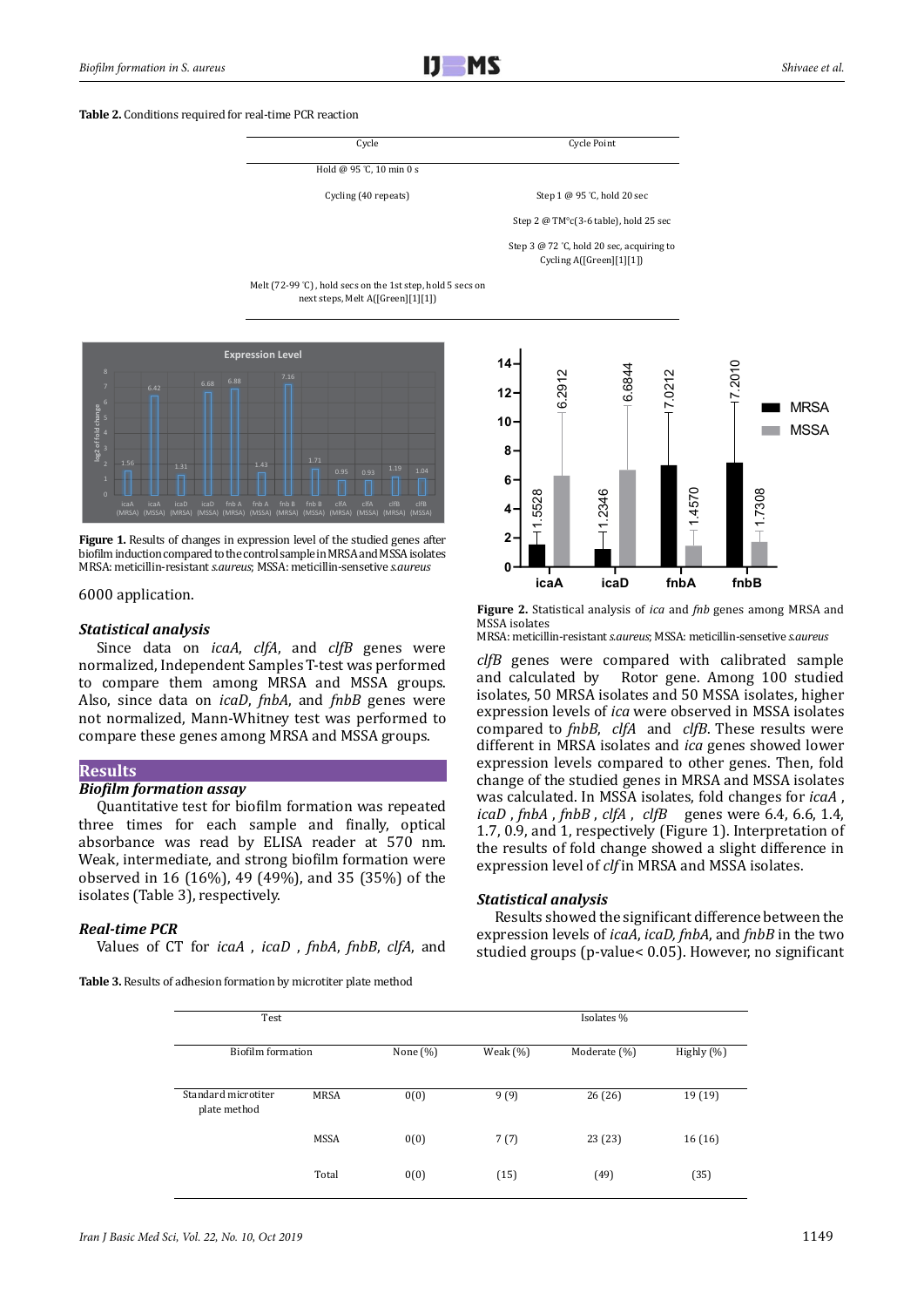| Variable    | Number | Group       | Mean   | Standard deviation | Test         | Results              |              |
|-------------|--------|-------------|--------|--------------------|--------------|----------------------|--------------|
|             | 50     | <b>MRSA</b> | 1.5544 | .840513            | T-test       | $T = -7.541$         | $df = 52.63$ |
| IcaA        | 50     | MSSA        | 6.2926 | 4.36763            |              | $P$ -value < $0.001$ |              |
| icaD        | 50     | <b>MRSA</b> | 1.2353 | 1.16400            | Mann-Whitney | $Z = -7.671$         |              |
|             | 50     | MSSA        | 6.6845 | 4.44121            |              | $P$ -value < $0.001$ |              |
| fnbA        | 50     | MRSA        | 7.0214 | 3.65111            | Mann-Whitney | $Z = -8.009$         |              |
|             | 50     | MSSA        | 1.4571 | 1.10468            |              | $P$ -value < $0.001$ |              |
| $f$ n $b$ B | 50     | MRSA        | 7.2008 | 4.13546            | Mann-Whitney | $Z = -7.46$          |              |
|             | 50     | MSSA        | 1.7308 | .75027             |              | $P$ -value < $0.001$ |              |
| clfA        | 50     | <b>MRSA</b> | .9600  | .37710             | T-test       | $T = 0.900$          | $df=98$      |
|             | 50     | MSSA        | .9533  | .36982             |              | $P-value = 0.929$    |              |
| clfB        | 50     | MRSA        | 1.2023 | .76198             | T-test       | $T = 1.089$          | $df=98$      |
|             | 50     | MSSA        | 1.0467 | .66331             |              | $P$ -value = 0.279   |              |
|             |        |             |        |                    |              |                      |              |

| <b>Table 4.</b> Statistical analysis of different genes among the <i>staphylococcus aureus</i> isolates |  |
|---------------------------------------------------------------------------------------------------------|--|
|---------------------------------------------------------------------------------------------------------|--|

MRSA: meticillin-resistant *s.aureus*; MSSA: meticillin-sensetive *s.aureus*





difference was observed between the expression levels of *clfA* and *clfB* among two studied groups (p value >0.05) (Table 4). Among MSSA and MRSA groups, *icaA* and *icaD* have the highest expression levels with the mean values of 6.4292 and 6.6869, respectively. While, *fnbA* and *fnbB* have higher expression levels of 7.1648 and 6.8864 compared to MSSA group (Figures 2-4).

#### **Discussion**

*S. aureus* is considered as the most important clinical species in Staphylococci genus (1). It is estimated that roughly 30% of all humans are asymptomatic carriers of this pathogen (2). This bacterium is also a common pathogen in biofilm-associated infections and medical device contaminations. This bacterium has a high prevalence compared to other biofilm-forming bacteria (11). Biofilm formation in MRSA and MSSA





MRSA: meticillin-resistant *s.aureus*; MSSA: meticillin-sensetive *s.aureus*

isolates is considered as a virulence factor and helps the bacteria to overcome harsh environmental conditions and to become resistant to antibiotics, causing various infections including endocarditis, septicemia, osteomyelitis, catheter-related urinary tract infection, and ventilator-related pneumonia. Moreover, there are different molecules such as collagen, fibronectin and fibrinogen in burn wounds, *S. aureus* by encoding many proteins that specifically interact with human cellular matrix components can colonize burn wounds (12, 13). The ability of biofilm formation on biological materials is considered as a major factor in the spread of the infection (14). In this study, 50 MRSA and 50 MSSA isolates from burn wounds were investigated and biofilm formation was observed among all the isolates. Weak, intermediate, and strong biofilm formation were observed among 16%, 49%, and 35% of isolates, respectively. These results were compatible with the results of the studies of Moghadam *et al.* in 2014. They concluded that among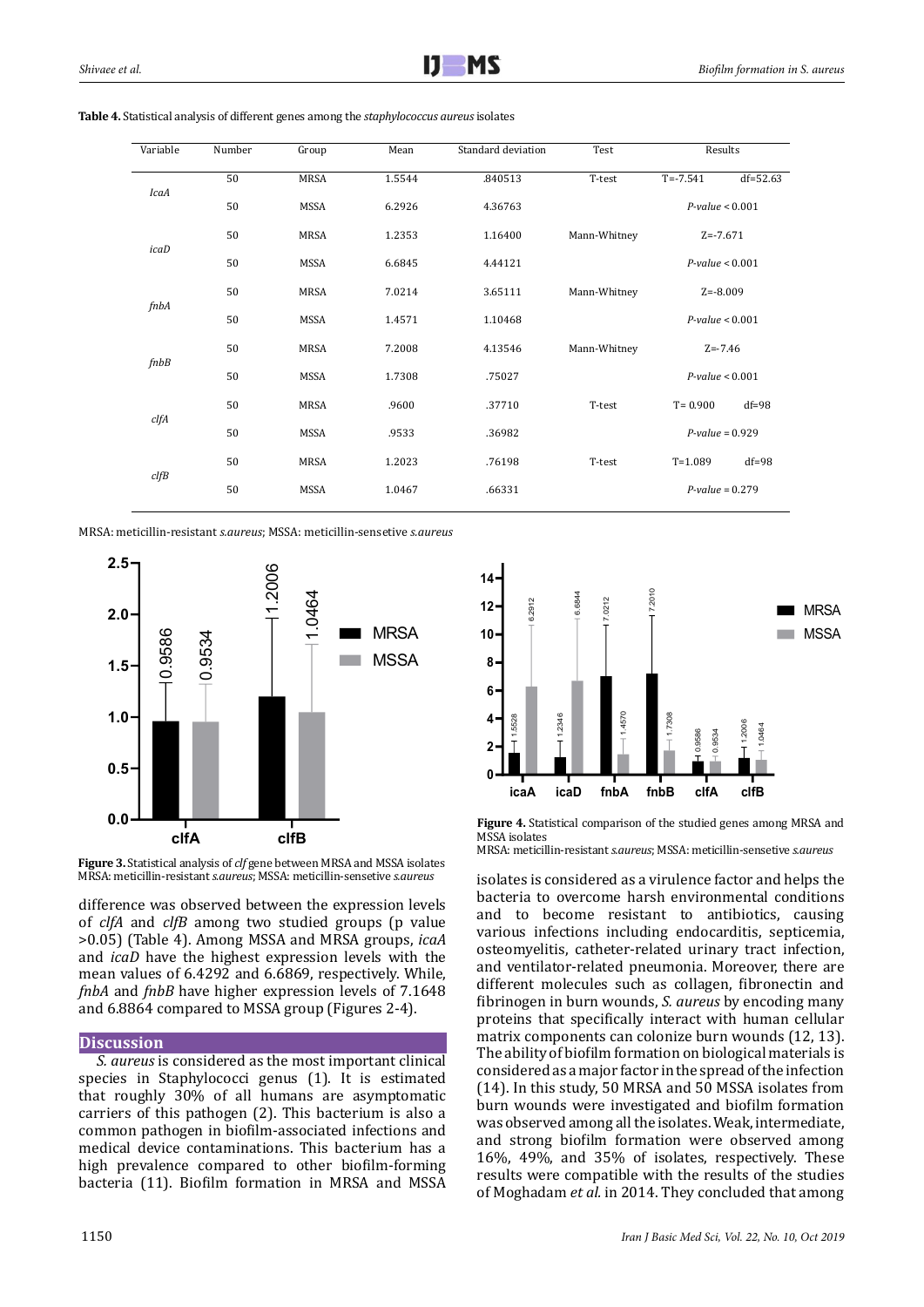65 isolates, 97% of MRSA isolates and 70% of MSSA isolates had the ability of biofilm formation (25). Also, in another study by Vasudevan *et al.* in 2010, among 35 studied isolates, 32 (91%) were capable of biofilm formation (26) which was similar to our study. Rohde *et al.* showed similar results in Staphylococci isolated from knee surgery. They reported that all isolates were capable of biofilm formation (27). However, results of our study showed higher biofilm formation compared to the studies conducted by Adilson Oliveira *et al.* in 2010 (46% of isolates showed strong adherence and 35% of isolates showed weak adherence), Kwon *et al.* in 2008, Knobloch *et al.* in 2004, and Fowler *et al.* in 2002 (28- 31). These studies show that the prevalence of biofilm formation has increased in recent years which suggests the importance of the studies on biofilm formation pathways and novel therapeutic strategies. PIA secretory proteins and surface proteins encoded by *ica* operon are required in biofilm-producing bacteria. This operon provides the necessary proteins for PIA synthesis in Staphylococci species (16). One of the first reports on the presence of PIA-independent biofilm formation in *S. aureus* was given by Cucarella *et al.* in 2001. They were able to observe biofilm formation by biofilm-associated proteins (Bap) in sheep breast abscess isolates (18). Further studies suggest that acquiring resistance to methicillin can suppress surface protein and PIAdependent biofilm formation (20). This challenge about PIA-independent biofilm formation shows that biofilm production and propagation has not yet been fully understood which suggest the need for studying different pathways for biofilm formation. The current study aimed to investigate the presence of different biofilm formation pathways in MRSA and MSSA isolates by real-time PCR and biofilm induction methods. This study was conducted on 50 MRSA and 50 SSA isolates. Our results showed the higher expression levels of *ica* gene in MSSA isolates compared to *clfA*, *clfB, fnbA*, and *fnbB*. These results were different in MRSA isolates and *ica* genes showed lowed expression levels compared to other genes. Fold change calculation for *icaA, icaD, fnbA, fnbB, clfA,* and *clfB* genes were 1.4, 1.5, 6.8, 7.1, 1.1, and 1.19, respectively. While, in MSSA isolates, these values were 6.4, 6.6, 1.4, 1.7, and 0.9, respectively. Fold change interpretations and statistical analyses clearly showed that there is a significant relationship between acquiring resistance to methicillin and pathways for biofilm formation. Results showed the increase in using PIAindependent pathway for biofilm formation in MRSA isolates. This was completely different for MSSA isolates which show PIA-dependent biofilm formation. Similar studies in 2010 were conducted by Boles *et al.* for the identification of the genes involved in PIA-independent biofilm formation in *S. aureus*. By inducing mutation in the expressed genes involved in PIA-independent biofilm formation in MRSA, they showed the intense decrease in biofilm formation levels in these isolates (32). In another study by O'neill *et al.* in 2007, biofilm formation in MRSA and MSSA isolates was investigated by the deletion of *ica* locus. They showed the capability of biofilm formation in MRSA isolates, but not in MSSA isolates (33). In 2008, they also showed that biofilm formation in MRSA isolates is affected and reduced by

the deletion of *fnbA* and *fnbB* genes; while, this mutation in biofilm formation did not affect MSSA isolates (34). In the study of Shanks *et al.* it was suggested that MRSA isolates use PIA-independent pathways for biofilm formation (35). Also, in another similar study by Dastgheib *et al.* in 2014, it was suggested that MRSA isolates use *fnb* and *clf* genes for PIA-independent biofilm formation in joint fluids (36). However, our study did not show a significant difference among MSSA and MRSA isolates. Fold change comparison and statistical analysis shows that there is no significant difference in using *clf* gene in MRSA and MSSA isolates and it is probably used at the same levels in both MRSA and MSSA isolates. Unfortunately, no specific study has been conducted for these gene; therefore, more studies are required to better understand the role of this gene in biofilm formation pathway. In fact, the results of the current study showed that *S. aureus* isolates have possibly changed their common PIA-dependent pathway for biofilm formation and are using other pathways (including surface protein-dependent pathways).

## **Conclusion**

According to the results of this study, *clf* gene possibly has an equivalent role in both groups and there is no significant difference for the role of this gene in MRSA and MSSA groups. Moreover, the results of this study suggest that *S. aureus* isolates change their common pathway for biofilm formation by acquiring methicillin resistance and the use of PIA-dependent biofilm formation pathways. This also requires further investigation.

## **Acknowledgment**

The results described in this paper were part of student thesis and this research was supported by Grant No: 30-01-96-30525 from Iran University of Medical Sciences.

## **Conflicts of Interest**

The authors declare that there are no conflicts of interest.

#### **References**

1. Lowy FD. *Staphylococcus aureus* infections. New England J Med 1998; 339:520-532.

2. Chambers HF, DeLeo FR. Waves of resistance: *Staphylococcus aureus* in the antibiotic era. Nat Rev Microbiol 2009; 7:629.

3. Agarwal A, Singh KP, Jain A. Medical significance and management of Staphylococcal biofilm. FEMS Immunol Med Microbiol 2010; 58:147-160.

4. Maki DG, Kluger DM, Crnich CJ, editors. The risk of bloodstream infection in adults with different intravascular devices: a systematic review of 200 published prospective studies. Mayo Clin Proc Innov; 2006: Elsevier.

5. Periasamy S, Joo HS, Duong AC, Bach T-HL, Tan VY, Chatterjee SS*, et al.* How *Staphylococcus aureus* biofilms develop their characteristic structure. Proc Natl Acad Sci 2012; 109:1281- 1286.

6. Otto M. Looking toward basic science for potential drug discovery targets against community-associated MRSA. Med Res Rev 2010; 30:1-22.

7. Alp E, Klaassen CH, Doganay M, Altoparlak U, Aydin K, Engin A*, et al.* MRSA genotypes in Turkey: persistence over 10 years of a single clone of ST239. J Infect 2009; 58:433-438.